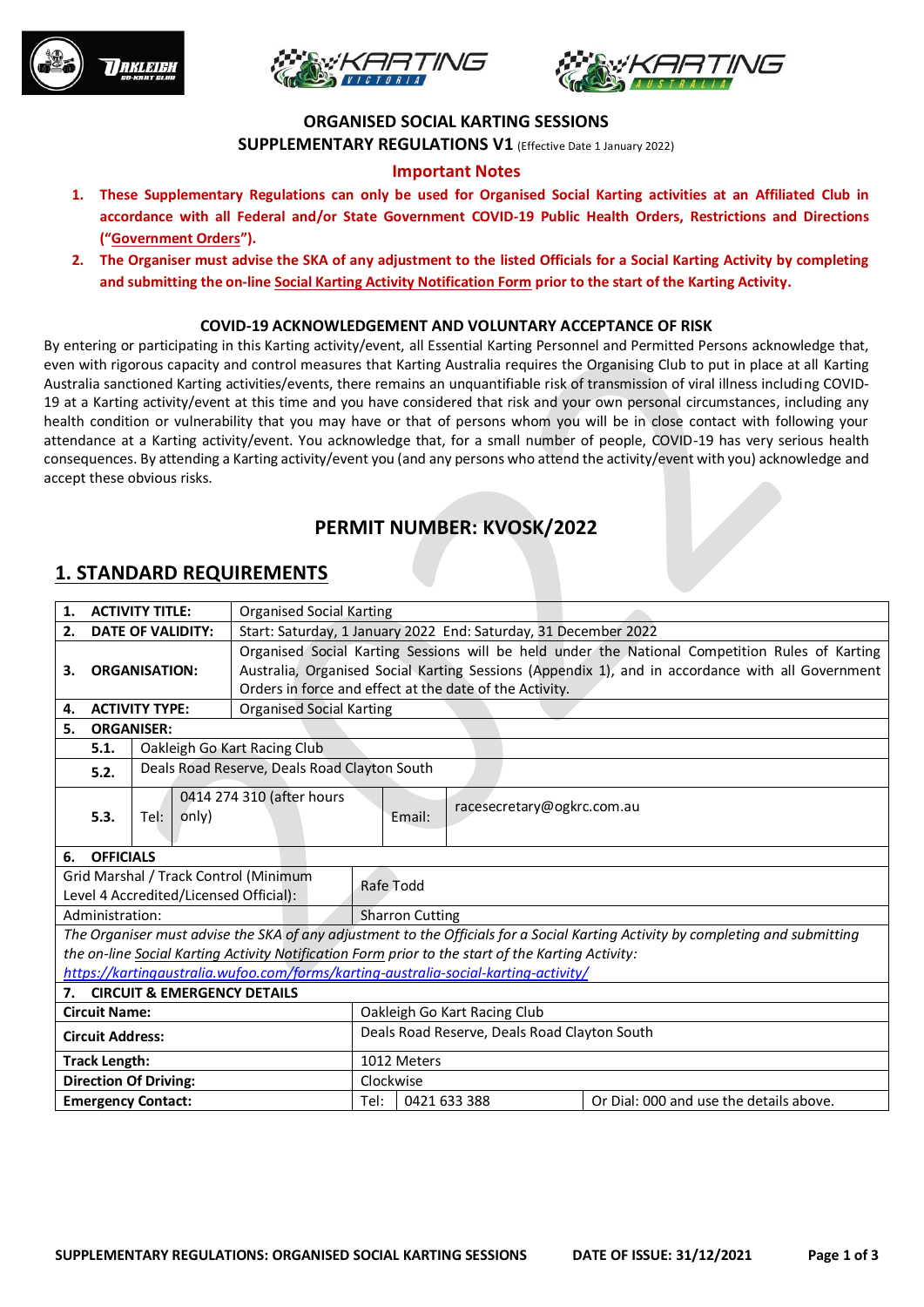





## **2. ADMINISTRATION**

| $\mathbf{1}$ . | The Club must maintain a register of all permitted persons who enter the Circuit for the activity.                            |  |  |  |
|----------------|-------------------------------------------------------------------------------------------------------------------------------|--|--|--|
|                | The Age Divisions offered must be in accordance with the Karting Australia Appendix 1 - Organised Social Karting<br>Activity. |  |  |  |
| 2.             | Cadet 9, Cadet 12 and 4SS Cadet Drivers are permitted on a Track at the same time.<br>$\bullet$                               |  |  |  |
|                | Junior Drivers are not permitted on the Track with any other age division.<br>$\bullet$                                       |  |  |  |
|                | Senior Drivers are not permitted on the Track with any other age division.<br>٠                                               |  |  |  |
| 3.             | <b>BOOKING</b>                                                                                                                |  |  |  |
| 3.1.           | The number of positions in the Activity may be limited by Government Orders. If so, a Driver will be required to reserve      |  |  |  |
|                | their position in the Karting Activity before it starts. Bookings will be accepted strictly on a 'first come first served'    |  |  |  |
|                | basis.                                                                                                                        |  |  |  |
| 4.             | <b>ADMINISTRATION LOCATION</b>                                                                                                |  |  |  |
| 4.1.           | Grid box on out grid                                                                                                          |  |  |  |
| 5.             | <b>ADMINISTRATION CHECKING &amp; SCRUTINEERING</b>                                                                            |  |  |  |
| 5.1.           | Prior to entering the Track, all Drivers are to:                                                                              |  |  |  |
|                | Ensure that the kart complies with the relevant Class Rules.<br>$\bullet$                                                     |  |  |  |
|                | Certify that the kart has been checked for safety compliance and that it is safe for use.<br>$\bullet$                        |  |  |  |
|                | Confirm their acceptance of the "Exclusion of Liability, Indemnity, Release and Voluntary Assumption of Risk by               |  |  |  |
|                | entering the Circuit" and participating in the recreational activities conducted at the venue.                                |  |  |  |
|                | Certify that they have a current KA Licence relevant for the class of kart that they intend to drive.                         |  |  |  |
|                | The above details are to be either completed;                                                                                 |  |  |  |
|                | Before arrival by clicking this link (https://kartingaustralia.wufoo.com/forms/organised-social-karting-activity-             |  |  |  |
|                | $form()$ or                                                                                                                   |  |  |  |
|                | On arrival and before entering the Track by scanning the "Social Karting Form" QR Code Poster located adjacent<br>$\bullet$   |  |  |  |
|                | to the Administration point.                                                                                                  |  |  |  |

## **3. SPECIFIC COVID-19 RESTRICTION AND MITIGATION REQUIREMENTS**

**COVIDSafe ACTION PLAN (When required at law)** The Club has completed a COVIDSafe Action Plan and submitted it to the relevant State Government Department. All actions identified as being required to be done to create a COVIDSafe Event and Club facility must be carried out prior to and during the Event.

| 1.   | PERMITTED AND NON-PERMITTED PERSONS                                                                                       |  |  |  |  |  |
|------|---------------------------------------------------------------------------------------------------------------------------|--|--|--|--|--|
|      | No person who has symptoms consistent with COVID-19 (this includes any fever, respiratory                                 |  |  |  |  |  |
| 1.1. | symptoms, shortness of breath, sore throat, cough, lack of smell or fatigue) is permitted to attend                       |  |  |  |  |  |
|      | the Circuit or participate in the Event.                                                                                  |  |  |  |  |  |
|      |                                                                                                                           |  |  |  |  |  |
|      | Any person who starts to feel unwell or to exhibit symptoms of COVID-19 during the Event must                             |  |  |  |  |  |
| 1.2. | immediately avoid contact with all persons at the Circuit and MUST IMMEDIATELY LEAVE the                                  |  |  |  |  |  |
|      | Circuit.                                                                                                                  |  |  |  |  |  |
|      |                                                                                                                           |  |  |  |  |  |
|      | Note - The number chosen in 2.1 must not exceed the maximum number of people permitted to gather under State              |  |  |  |  |  |
| 2.   | Public Health Authority Orders/Directions/Regulations.                                                                    |  |  |  |  |  |
|      | SOCIAL DISTANCING AND DENSITY REQUIRMENTS                                                                                 |  |  |  |  |  |
| 2.1. | Government prescribed Social Distancing measures must always be observed.                                                 |  |  |  |  |  |
| 2.2. | The use by Permitted Persons of any indoor facilities is strictly limited by the Density Quotient of the room as included |  |  |  |  |  |
|      | in the Club's COVIDSafe Action Plan.                                                                                      |  |  |  |  |  |
| 2.3. | service provided at the Event must fully comply with all State Public<br>Food<br>Health<br>Authority                      |  |  |  |  |  |
|      | Orders/Directions/Regulations.                                                                                            |  |  |  |  |  |
|      | Hand Hygiene must be available at all food service outlets.<br>$\bullet$                                                  |  |  |  |  |  |
|      | Regular cleaning in accordance with the Club's COVIDSafe Action Plan MUST be carried out throughout the Event.<br>٠       |  |  |  |  |  |
| 3.   | <b>Check In Requirements</b>                                                                                              |  |  |  |  |  |
|      | All Attendees MUST complete and submit the compulsory State Government issued QR Code Check-In upon arrival               |  |  |  |  |  |
| 3.1  | at the venue if required by the State or Federal Government.                                                              |  |  |  |  |  |
|      |                                                                                                                           |  |  |  |  |  |